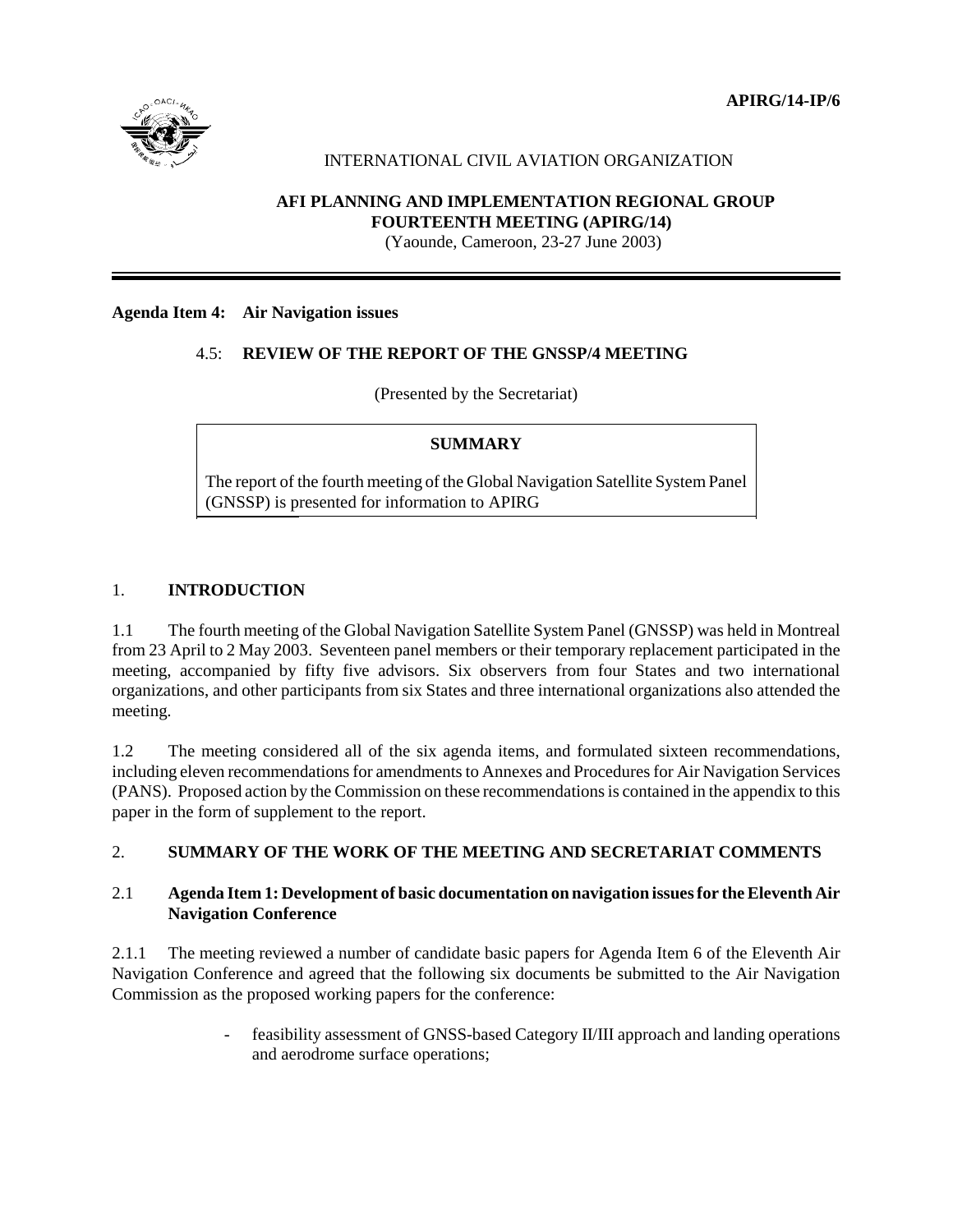- concept of using combinations of independent satellite navigation systems and their augmentation;
- review of Annex 10 SARPs for ground-based radio navigation aids in the light of present and planned GNSS services;
- proposed updates to the ICAO strategy for introduction and application of non-visual aids to approach and landing in Annex 10, Volume I, Attachment B; and
- proposed amendments to Doc 9750, Global Air Navigation Plan for CNS/ATM systems including transition consideration.

2.1.2 The meeting also discussed issues surrounding different definitions and concepts related to required navigation performance (RNP) and area navigation (RNAV). It summarized these issues and agreed to Recommendation 1/1 requesting ICAO to designate a suitable body to act as the focal point for further development of RNAV and RNP.

2.1.3 Also considered under this agenda item were the results of a review of ICAO and industry requirements for navigation data bases versus the requirement for GNSS-based operations. The subject was not considered to be appropriate for discussion at the conference, and it was referred for further discussion under Agenda Item 3.

#### *Secretariat's comments*

2.1.4 Draft working papers for the conference as developed by GNSSP/4 were submitted to the ANC with a C19 memorandum dated 15 May 2003, and the review of these papers has not been included in this AN-WP.

2.1.5 In regard to Recommendation 1/1, the Secretariat supports the intent of the recommendation considering the multi-disciplinary nature and complexity of the issues involved. The Secretariat has concluded that, considering the urgency of the issues to be addressed, the most desirable way to proceed is to establish an air navigation study group. Study groups are easily established and are normally comprised of the most suitably qualified experts. Additionally, any meetings of the group would be held at ICAO Headquarters allowing for Organization-wide Secretariat involvement, which would likely include, inter alia, AIS, ATM, CNS, OPS/AIR. As the issues to be addressed are primarily operational in nature, or are related to operational and functional requirements, the study group would be placed under the direction of the ATM section.

## 2.2 **Agenda Item 2: Development of recommendations for draft amendments to GNSS SARPs in Annex 10**

2.2.1 Under this agenda, the meeting developed eight recommendations for various amendments to GNSS SARPs in Annex 10 — *Aeronautical Telecommunications*, Volume I — *Radio Navigation Aids*, most important being the changes for a revision of APV performance requirements (Recommendation 2/1),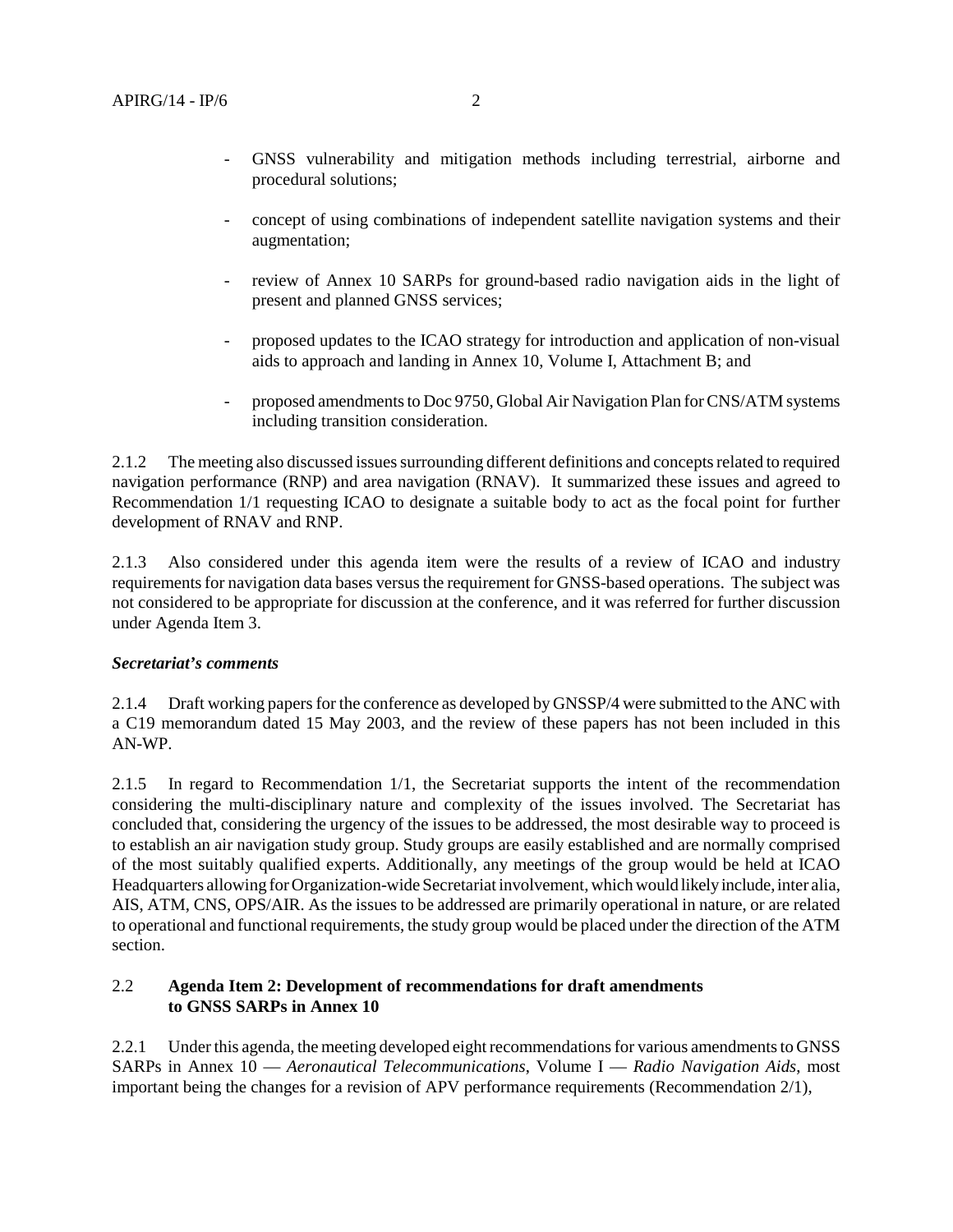discontinuation of the Global Positioning System (GPS) Selective Availability (SA) (Recommendation 2/2) and GLObal NAvigation Satellite System (GLONASS-M) characteristics (Recommendation 2/3).

2.2.2 The meeting also considered draft documents developed towards the standardization of the groundbased regional augmentation system (GRAS) and agreed to an action plan for completion of SARPs and their validation. The target dated envisaged for presentation of this material to the ANC is the 3rd quarter 2004.

#### *Secretariat's comments*

2.2.3 The meeting recommendations for amendments to Annex 10, Volume I referred to in 2.2.1 above are supported. It is planned to process these amendments as a part of Amendment 79 to the annex for applicability on 25 November 2004.

2.2.4 As regards draft SARPs and guidance material for GRAS, the panel's plan to complete this task through the meetings of a sub-group, Working group and Working group of the Whole with the subsequent panel's endorsement by correspondence is feasible although the completion date established by the panel is ambitious. The Secretariat will inform the Commission about the progress of this work as required.

#### 2.3 **Agenda Item 3: Development of recommendations for draft amendments to other ICAO documents**

2.3.1 The meeting reviewed proposed amendments to Annex 15 — *Aeronautical Information Services*, the *Procedures for Air Navigation Services — ICAO Abbreviations and Codes* (PANS-ABC, Doc 8400) and the *Aeronautical Information Services Manual* (Doc 8126) introducing material on GNSS NOTAMs. It made Recommendations 3/1 and 3/2 for amendments to Annex 15 and Doc 8400 and also suggested related guidance material for incorporation in the AIS Manual as the amendments under Recommendations 3/1 and 3/2 are adopted/approved.

2.3.2 The meeting also agreed to Recommendations 3/3 for amendment to the *Procedures for Air Navigation Services — Air Traffic Management* (PANS-ATM, Doc 4444) to introduce GNSS-related phraseologies.

2.3.3 In conclusion of this agenda item, the meeting discussed (paragraph 2.1.3 above refers) inconsistencies identified in the review of ICAO and industry requirements for high levels of integrity aeronautical data that would be used in support of GNSS-based operations. It recognized that further work is required to address the areas of concern and made Recommendation 3/4 to this effect.

#### *Secretariat's comments*

2.3.4 It is recalled that the work on GNSS NOTAMS had been initiated prior to GNSSP/3 (12-23 April 1999), however the panel was not in a position at that time to recommend amendments to Annex 15 and the PANS-ABC. The draft amendments recommended by GNSSP/4 are now considered to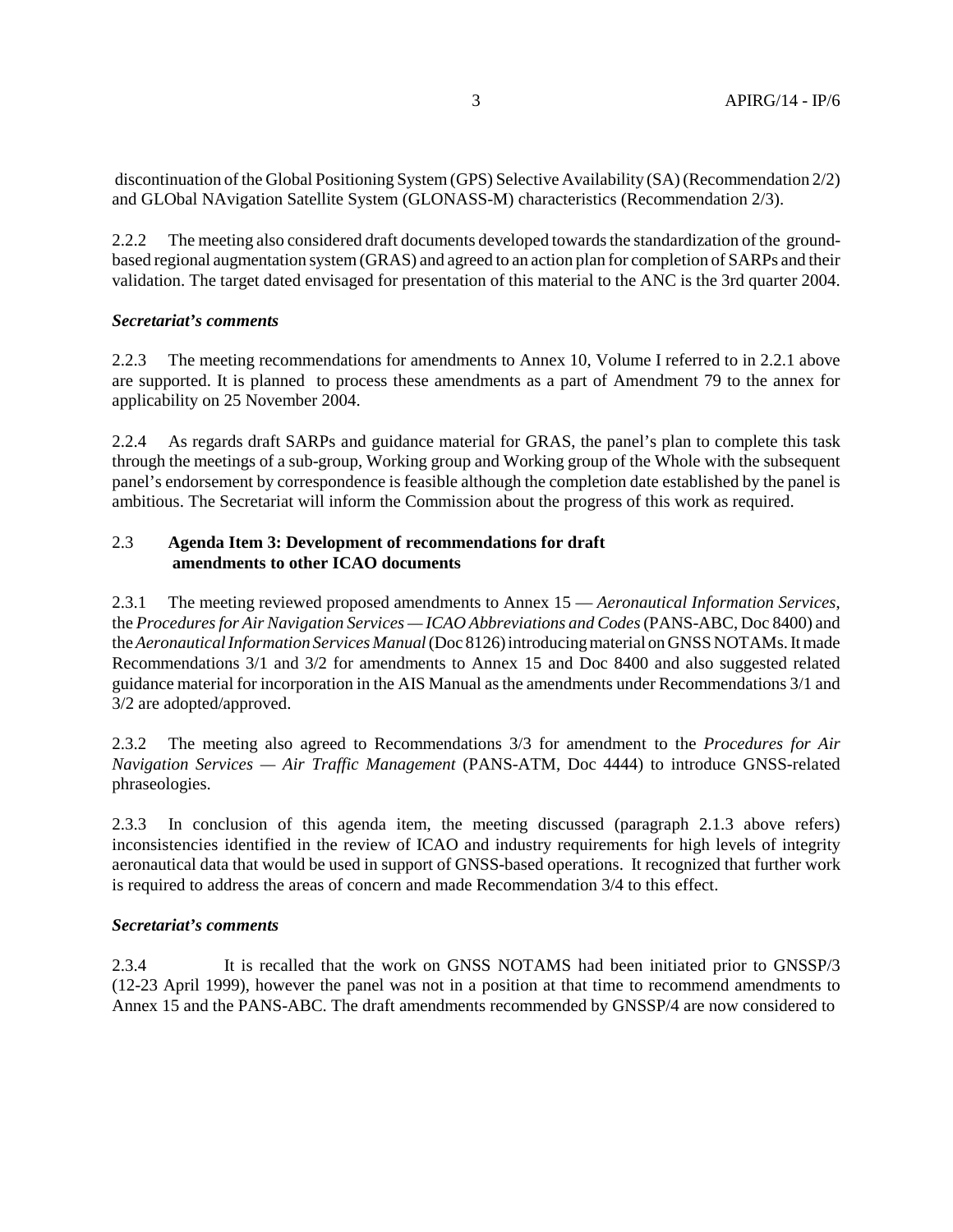be sufficiently mature. It is highly desirable to process these amendments for applicability in late 2004<sup>1</sup> in view of SBAS operations that will start in three large areas of the world in the 2003-2005 time frame.

2.3.5 During the meeting, proposed GNSS phraseologies under-went some significant changes compared to the draft proposed by GNSSP Working group A and the Multi-Agency ATS Procedures Co-Ordination Group (MAPCOG). The phraseology is consistent with the proposed GNSS NOTAM concept, and the Secretariat submits that draft amendments proposed under Recommendations 3/1, 3/2 and 3/3 should be circulated for comment as one package. It is noted however that the next applicability date for amendments to the PANS-ATM is scheduled for 2006, and a special applicability date will be required to introduce this GNSS-related phraseologies in conjunction with the amendments to Annex 15 and the PANS-ABC.

2.3.6 As regards Recommendation 3/4, it is suggested that the recommendation should be referred back to the panel and the panel be requested to identify specific changes to either ICAO or industry documents that would be necessary to harmonize the data quality requirements for GNSS operations.

## 2.4 **Agenda Item 4: Review of progress in the development of new GNSS elements**

2.4.1 The meeting reviewed information on the status of currently defined elements of GNSS and the plans for the development of new elements and signals. The information was noted and taken into account in the proposed revisions to the work programme of the panel.

## *Secretariat's comments*

2.4.2 Report on Agenda Item 4 provides useful information on GNSS-related activities in States and international organizations involved in the development of GNSS.

# 2.5 **Agenda Item 5: Review of GNSS spectrum issues**

2.5.1 The meeting reviewed the status of work on spectrum issues relevant to radio navigation aids, agreed to the future work programme in this area and re-confirmed the need for continuation of its Spectrum subgroup (SSG).

#### *Secretariat's comments*

2.5.2 It is noted that the meeting developments under this agenda item are in concert with general arrangements for aeronautical spectrum management activities in ICAO.

#### 2.6 **Agenda Item 6: Future work planning**

2.6.1 Following the review of the current work programme of the panel and proposed new work items, the meeting agreed that the scope of work prior to GNSSP/4 and the work planned towards the next panel meeting would require substantial part of panel resources to be devoted to conventional navigation aids. Having recognized that the future work of the panel will continue to focus on GNSS issues, the meeting

<sup>1</sup> Special applicability date of 25 November 2004 has been established for Amendment 33 to Annex 15 and Amendment 27 to Doc 8400.